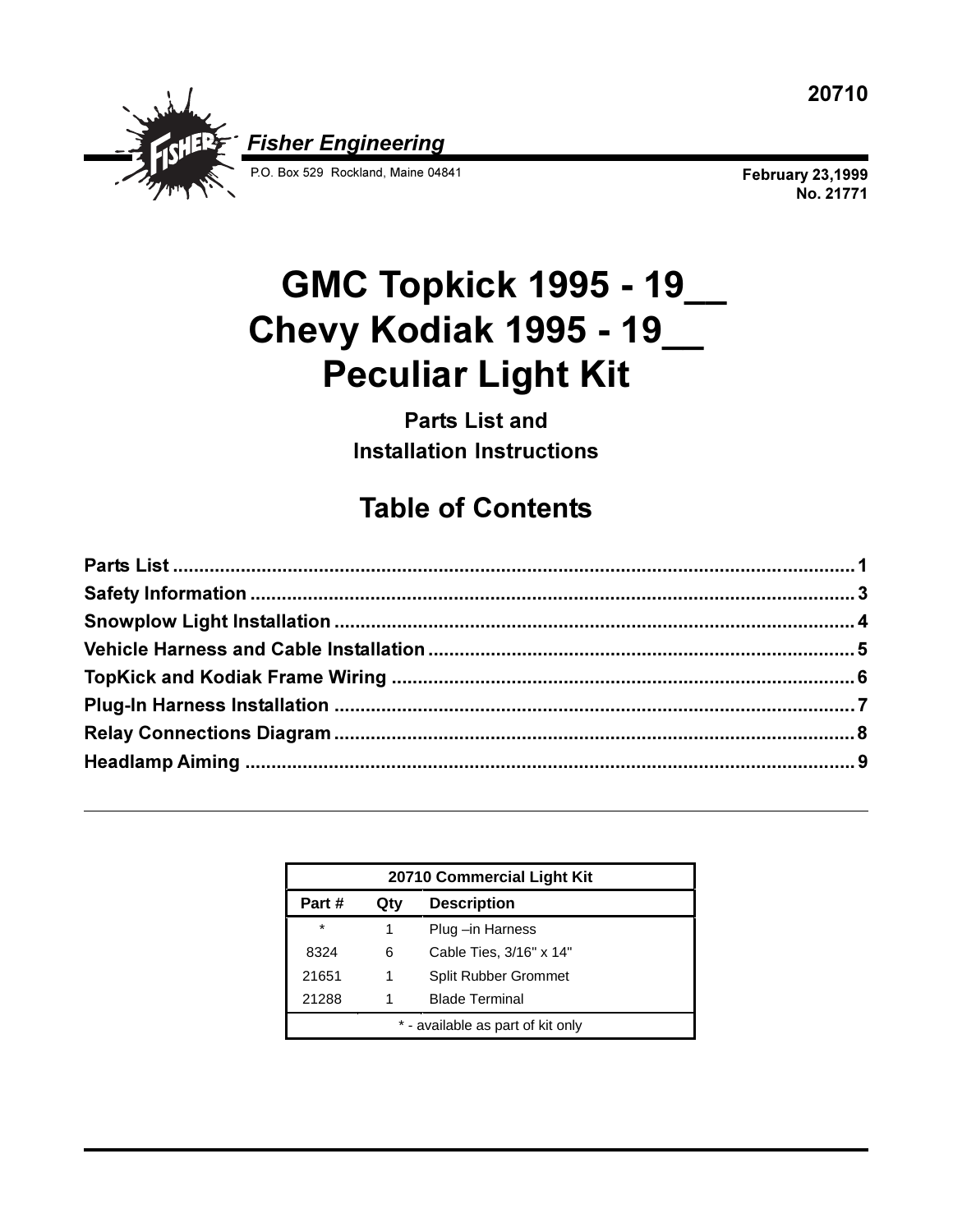

| 8430-1 Common Light Kit Parts List |         |               | 21049 Parts Bag                                                      |       |        |            |                                               |
|------------------------------------|---------|---------------|----------------------------------------------------------------------|-------|--------|------------|-----------------------------------------------|
| Ref #                              | Part #  | Qty<br>Req    | <b>Description</b>                                                   | Ref # | Part # | Qty<br>Req | <b>Description</b>                            |
| 10                                 | 20680   |               | 9-Pin Vehicle Harness                                                | 18    | 8329K  | 1          | Dielectric Grease Tube                        |
|                                    |         |               | Commercials                                                          | 19    | 8291   | 2          | <b>SEHP Plug Cover</b>                        |
| 11                                 | 20679   | 1.            | Motor Relay Mounting Bracket                                         | 20    | 8293   | 2          | Headlamp Relay                                |
| 12                                 | 8328    | $\mathcal{P}$ | Headlamp (DS or PS)                                                  | 21    | 3666   | 25         | Cable Tie $-8"$                               |
| 13                                 | 6122    | 1             | Bezel w/ Fasteners (DS or PS)                                        | 22    | 5776   | 3          | <b>Bullet Receptacle Connector</b>            |
| 14                                 | 6123    | 1             | Lens w/ Fasteners (DS or PS)                                         |       |        |            | 18-14 AWG - insulated                         |
| 15                                 | 6728    | 2             | 2E1 Sealed Beam Light-Glass                                          | ns    | 90106  | 2          | 3/8" x 1-1/4" Cap Screw                       |
| 16                                 | 6128    |               | <b>Headlamp Swivel &amp; Fasteners</b>                               | ns    | 90352  | 2          | 3/8" Locknut                                  |
| 17                                 | 8246 or |               | 9-pin Snowplow Harness - SEHP                                        | ns    | 90315  | 2          | 3/8" Flat Washer                              |
| 17                                 | 21293   |               | 9-pin Snowplow Harness - SEHP<br>& Insta-Act <sup>®</sup> hydraulics | ns    | 21526  | 1          | Convoluted Tubing, .75 ID,<br>Black, 12" long |
| ns                                 | 6664    |               | Sealed Beam Gaskets Set                                              | 23    | 20128  | 1          | Wire Hook                                     |
| ns                                 | A6153   |               | <b>2E1Retainer Fingers</b>                                           |       |        |            |                                               |
| ns                                 | 21049   |               | Parts Bag                                                            |       |        |            |                                               |
| *8430 only                         |         |               | $ns = not shown$                                                     |       |        |            |                                               |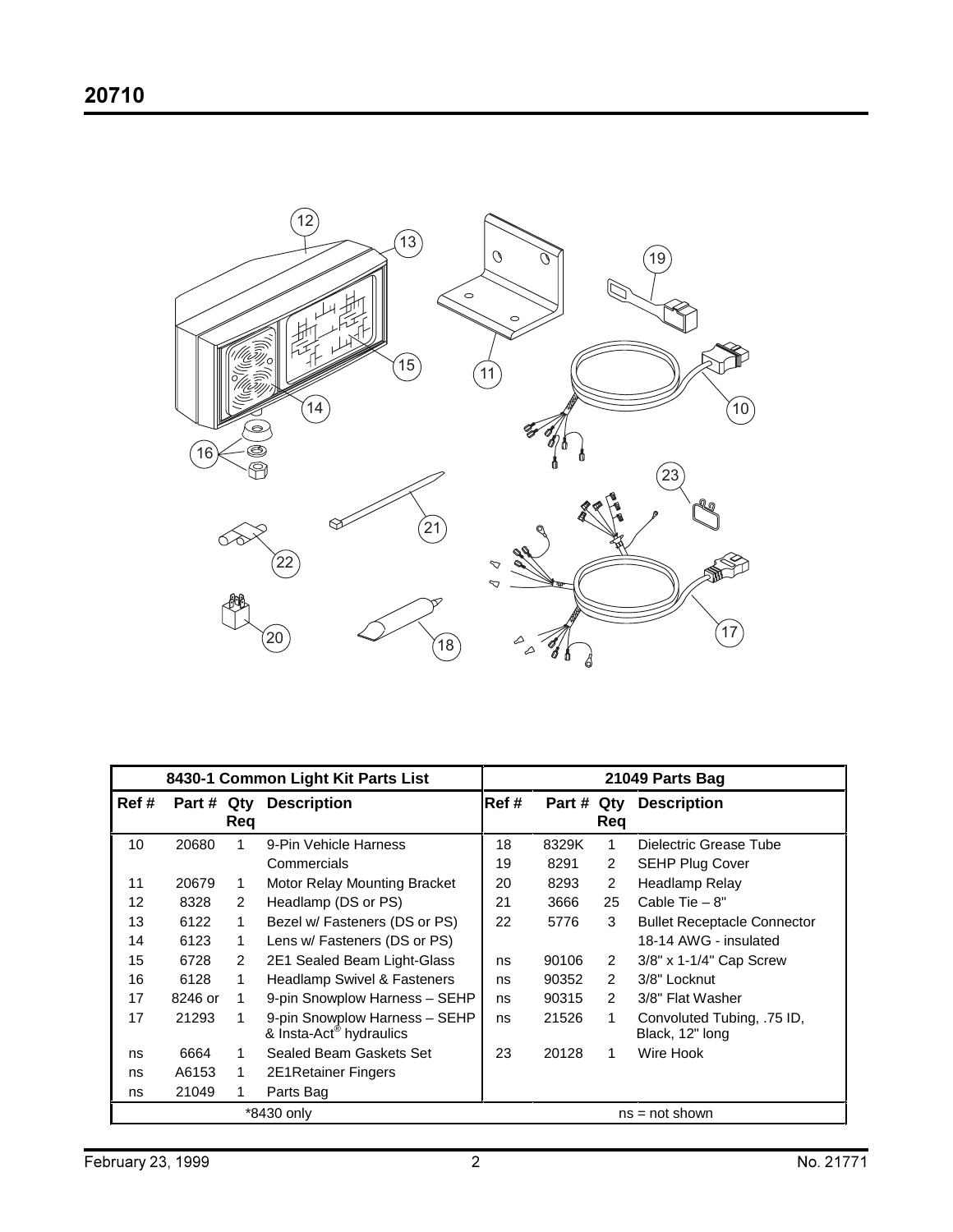#### **SAFETY INFORMATION**

Read this manual and labels on the snowplow before installing or operating the snowplow.

#### **WARNING**

**Indicates a potentially hazardous situation that, if not avoided, could result in death or serious personal injury.**

### **A** CAUTION

**Indicates a situation that, if not avoided, could result in minor personal injury and/or damage to product or property.**

**NOTE: Identifies tips, helpful hints and maintenance information the reader should know.**

Torque all fasteners according to the torque chart. For proper fit, do not tighten fasteners until instructed to do so.

| N <sub>C</sub><br><b>FASTENER TOROUE</b> |                |                |                |  |  |  |
|------------------------------------------|----------------|----------------|----------------|--|--|--|
| (FT-LB)                                  |                |                |                |  |  |  |
| DIAMETER-                                | <b>GRADE</b>   |                |                |  |  |  |
| <b>THREADS</b>                           |                | A              | Æ              |  |  |  |
| PER INCH                                 | G <sub>2</sub> | G <sub>5</sub> | G <sub>8</sub> |  |  |  |
| $1/4 - 20$                               | 6              | 9              | 13             |  |  |  |
| $5/16 - 18$                              | 11             | 18             | 28             |  |  |  |
| $3/8 - 16$                               | 19             | 31             | 46             |  |  |  |
| $7/16 - 14$                              | 30             | 50             | 75             |  |  |  |
| $1/2 - 13$                               | 45             | 75             | 115            |  |  |  |
| $9/16 - 12$                              | 66             | 110            | 165            |  |  |  |
| $5/8 - 11$                               | 93             | 150            | 225            |  |  |  |
| $3/4 - 10$                               | 150            | 250            | 370            |  |  |  |
| $7/8 - 9$                                | 150            | 378            | 591            |  |  |  |
| $1 - 8$                                  | 220            | 583            | 893            |  |  |  |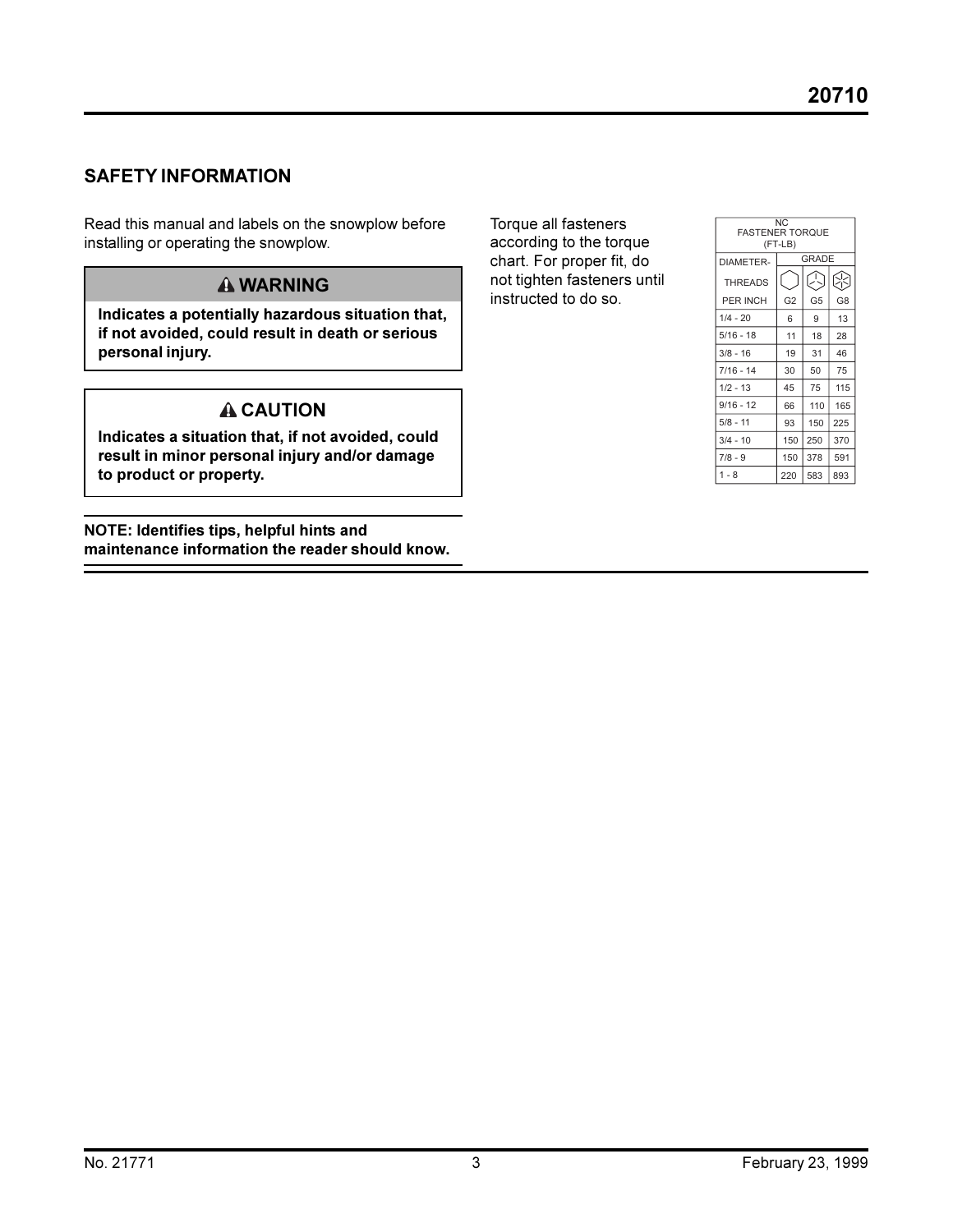#### **SNOWPLOW LIGHT INSTALLATION**

- 1. Attach snowplow lamps with harness to the headgear with the park turn lamps toward the outside. Route the harness down the driver-side upright on the headgear.
- 2. Remove the plastic cover from the valve and install the solenoid wires according to the instructions on the inside of the cover. With the harness strain relief in place, install the plastic valve cover.

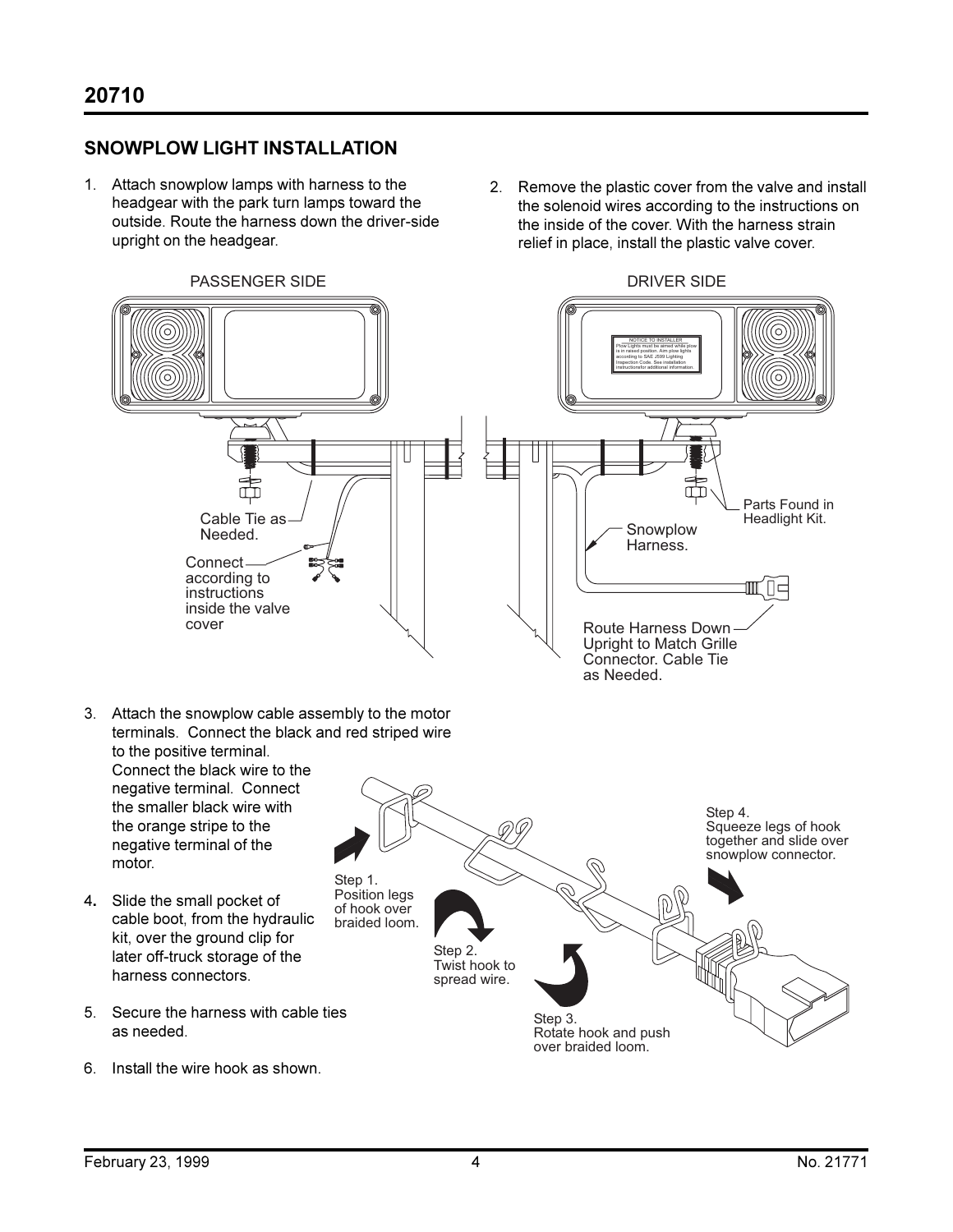#### **VEHICLE HARNESS AND VEHICLE CABLE INSTALLATION**

#### **WARNING**

**Disconnect battery before installing, removing or replacing electrical components such as the motor, motor relay or battery cables.**

### **CAUTION**

**Check for wires, hoses or any other obstructions on the passenger-side frame before drilling.**

- 1. Mount the motor relay mounting bracket to the passenger-side shock tower on the cab side. Use the existing mounting hole and a 3/8 x 1-1/4" cap screw, washer and locknut . If needed, use the motor relay mounting bracket as a template to mark and drill a second 13/32" mounting hole.
- 2. Mount the motor relay from the hydraulic kit to the motor relay mounting bracket with 1/4-20 x 3/4" cap screw, flat washers and locknuts from the hydraulic kit.
- 3. Stretch the rectangular opening of the plug cover strap over the grille connector end of the vehicle harness. Place the plug cover over the molded connector on the harness. Repeat for the vehicle cable assembly from the hydraulic kit.



4. Find a place on the driver side of the grille to attach the vehicle harness plug within reach of the plow harness plug. Route the grille plug through the grille. Install the grille plate from the hydraulic kit by sliding it into the groove on the molded plug. Attach the grille plate to the grille with cable ties.

5. Route the vehicle harness from the grille down to the lower radiator support and along the inside edge of the support to the passenger side of the frame. Use existing holes and cable ties to secure the harness to the radiator support. Allow for a service loop where the vehicle harness passes from the tilt nose to the support. Continue routing the vehicle harness along the top of the passenger-side frame, past the shock tower to the fire wall. Do not secure with cable ties at this time.



- 6. Connect the vehicle harness to the motor relay (small ring terminals on brown/red and orange/ black wires) using #10-32 nuts and lock washers from the hydraulic kit. Connect the 24" orange/ black lead to ground. Clean away any paint or dirt to ensure a good ground connection.
- 7. Drill a 7/8" hole in a convenient location on the passenger side of the fire wall.
- 8. Route the remaining half of the vehicle harness from the shock tower to the vehicle cabling that runs from the frame up to the fire wall. Feed the fuse holder, then the control cable, through the hole drilled. Inside the cab, route the control cable to the mounted control. Connect the red wire to a switched accessory line (on when the ignition switch is on) using fuse taps from the hydraulic kit or blade terminals and insulated receptacles. Plug the control into the vehicle harness.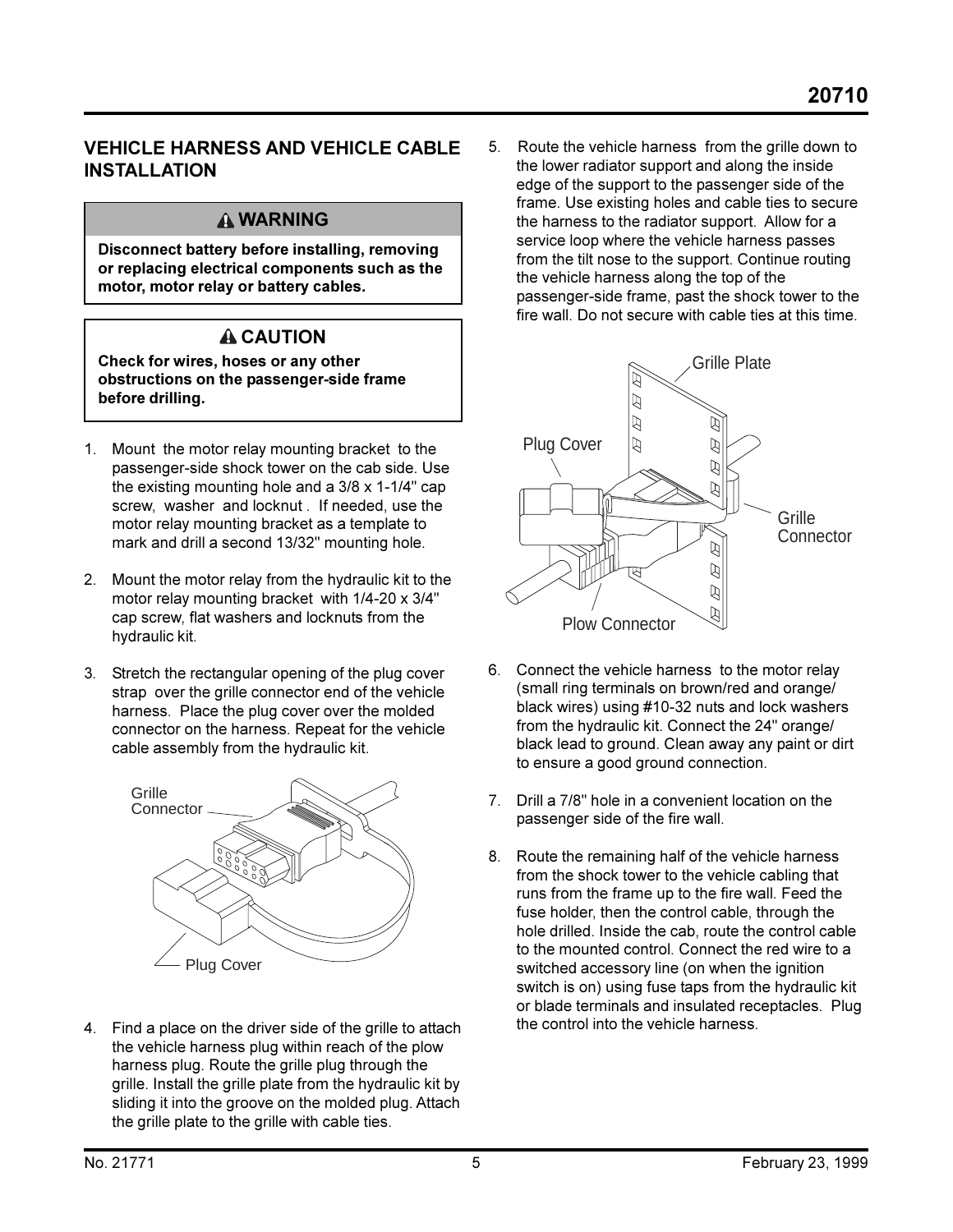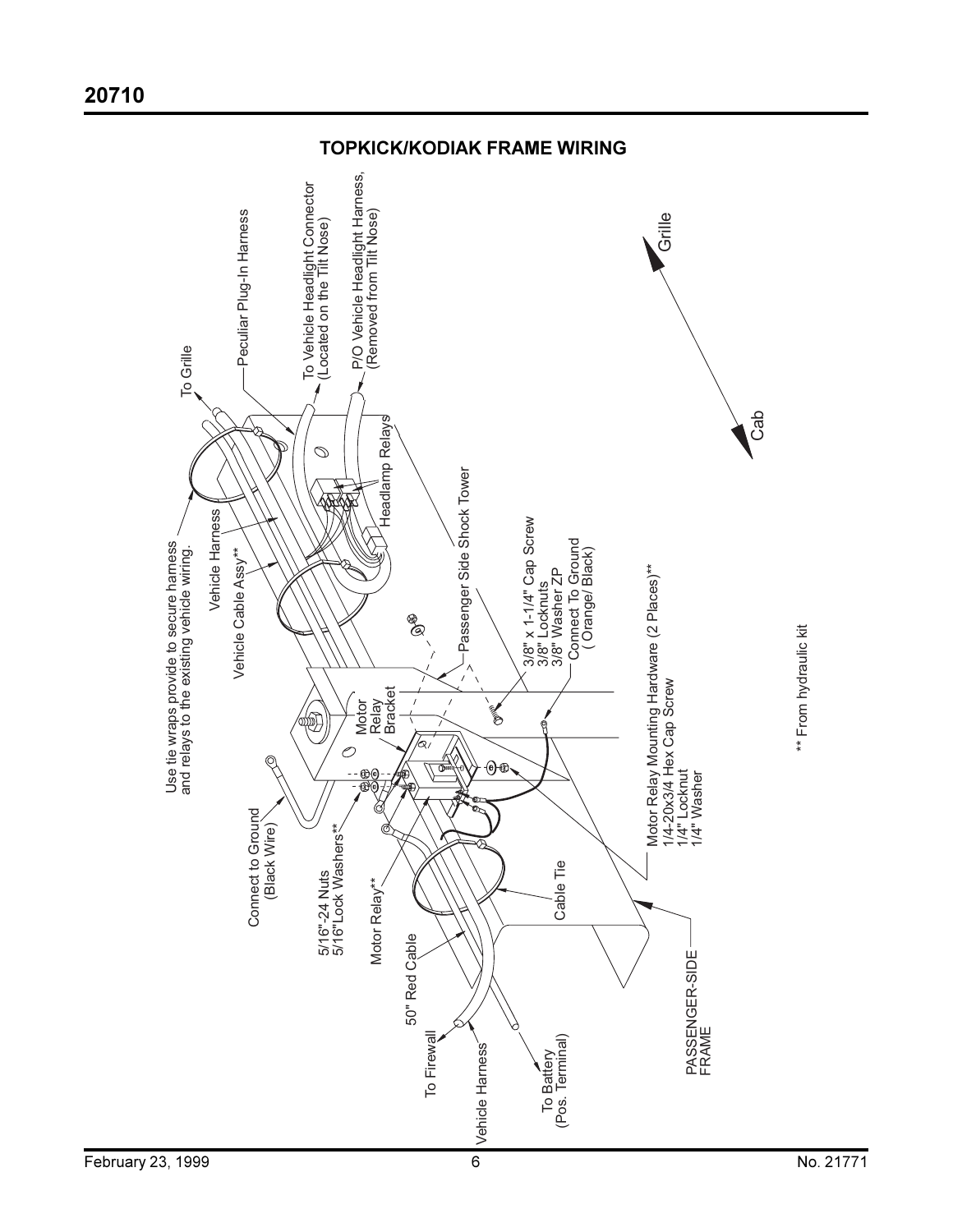## **A CAUTION**

**Avoid any sharp, hot or moving parts when securing a harness to the vehicle.**

9. Attach the vehicle harness to the existing vehicle wiring with cable ties avoiding any sharp, hot, or moving parts. Place a rubber grommet into the hole in the firewall around the vehicle harness.

#### **NOTE: Mount the control according to the instructions in the control kit.**

- 10. Find a place on the passenger side of the grille to attach the vehicle cable assembly plug within reach of the snowplow cable plug. Route the grille plug through the grille. Install the grille plate by sliding it into the groove on the molded connectors. Attach the grille plate to the grille with cable ties.
- 11. Install 12" length of anti-chafe convoluted tubing to the grille plug end of the vehicle cable assembly. The tubing should sit flush with the back edge of the grille plug. Hold the tubing in place with cable ties . Route the vehicle cable down to the passenger side of the frame to the motor relay. Allow for a service loop where vehicle harness passes from the tilt nose to the frame.
- 12. Connect the black/red stripe cable to one of the large motor relay terminals with one 5/16"-24 jam nut and lock washer. Split the vehicle cable as required to attach the black lead from the cable without a stripe to a ground bolt on the frame or the engine. When using the frame as a ground, remove any paint or dirt around the hole or bolt.
- 13. Attach the battery cable to the second large motor relay terminal with one 5/16"-24 jam nut and lock washer. Connect the other end to the "positive" battery terminal. Use a cable tie to attach the battery cable away from any sharp, hot or moving parts.
- 14. Lubricate the grille connectors with dielectric grease. Save the tube for future lubrication of the grille connectors.

#### **PLUG-IN LIGHT HARNESS INSTALLATION**

- 1. Locate the passenger-side vehicle headlamp connector below the headlamp housing. Remove the gray connector lock by depressing the tabs on both sides and pulling outward. Save the connector lock.
- 2. Disconnect the connector by lifting up on the locking tab and pulling it apart. Carefully unclip the vehicle headlamp harness and reroute it back toward the frame.
- 3. Connect the plug-in harness female connector to the male connector from the vehicle headlamp harness. Reinstall the gray connector lock. Route the plug-in harness back toward the frame using the existing cable clips. Connect the plug-in harness male connector to the vehicle headlamp harness female connector removed in step 2.
- 4. Connect the wires from the vehicle harness and the plug-in harness to the relays as shown on page 8.
- 5. Using the cable ties supplied, secure the relays, vehicle harness, plug-in harness, vehicle cable assembly and vehicle headlamp harness away from any sharp, hot or moving parts.
- 6. Reconnect negative battery cable.
- 7. Adjust headlamps according to instructions on Page 9.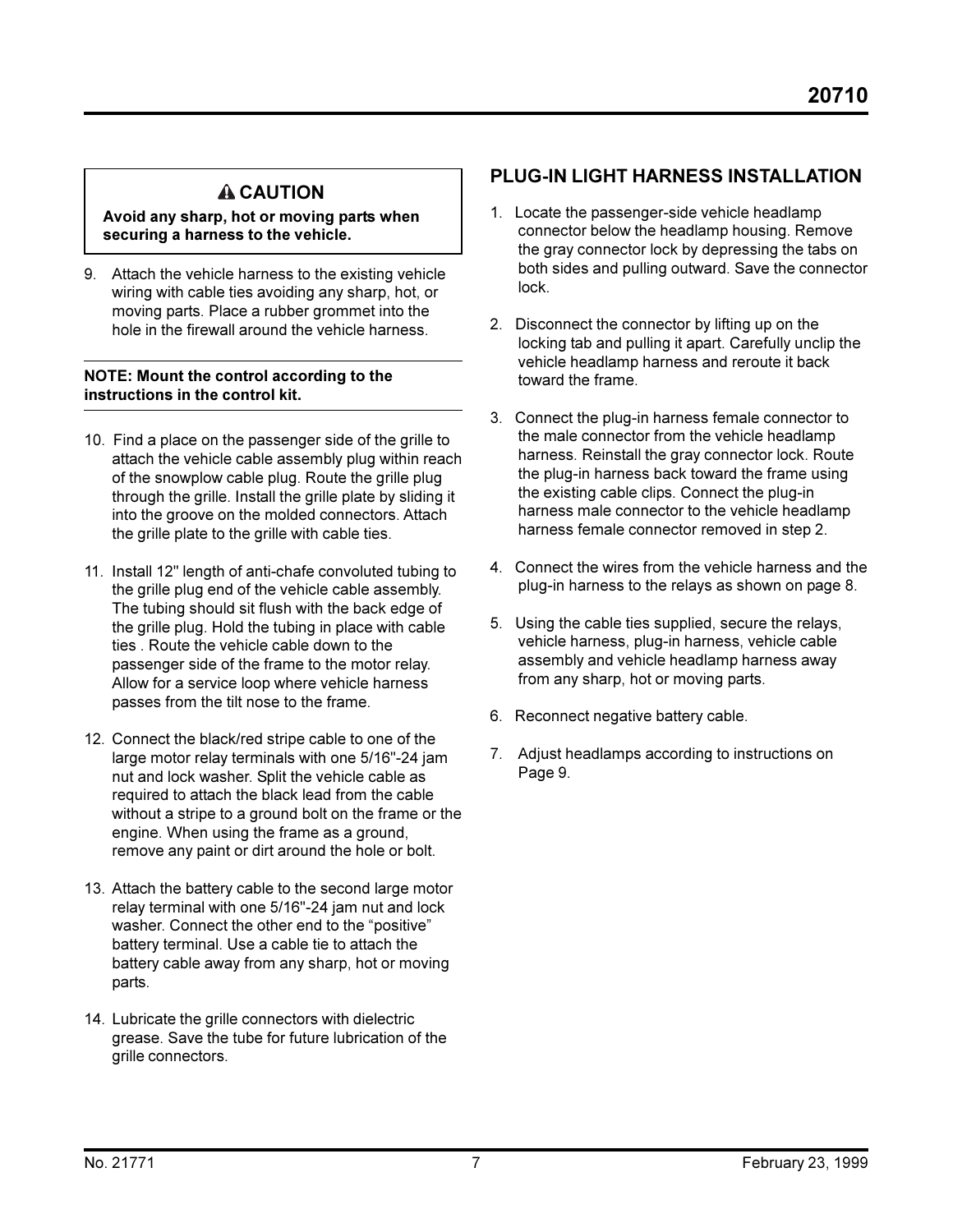

# **TOPKICK/KODIAKSYSTEM DIAGRAM**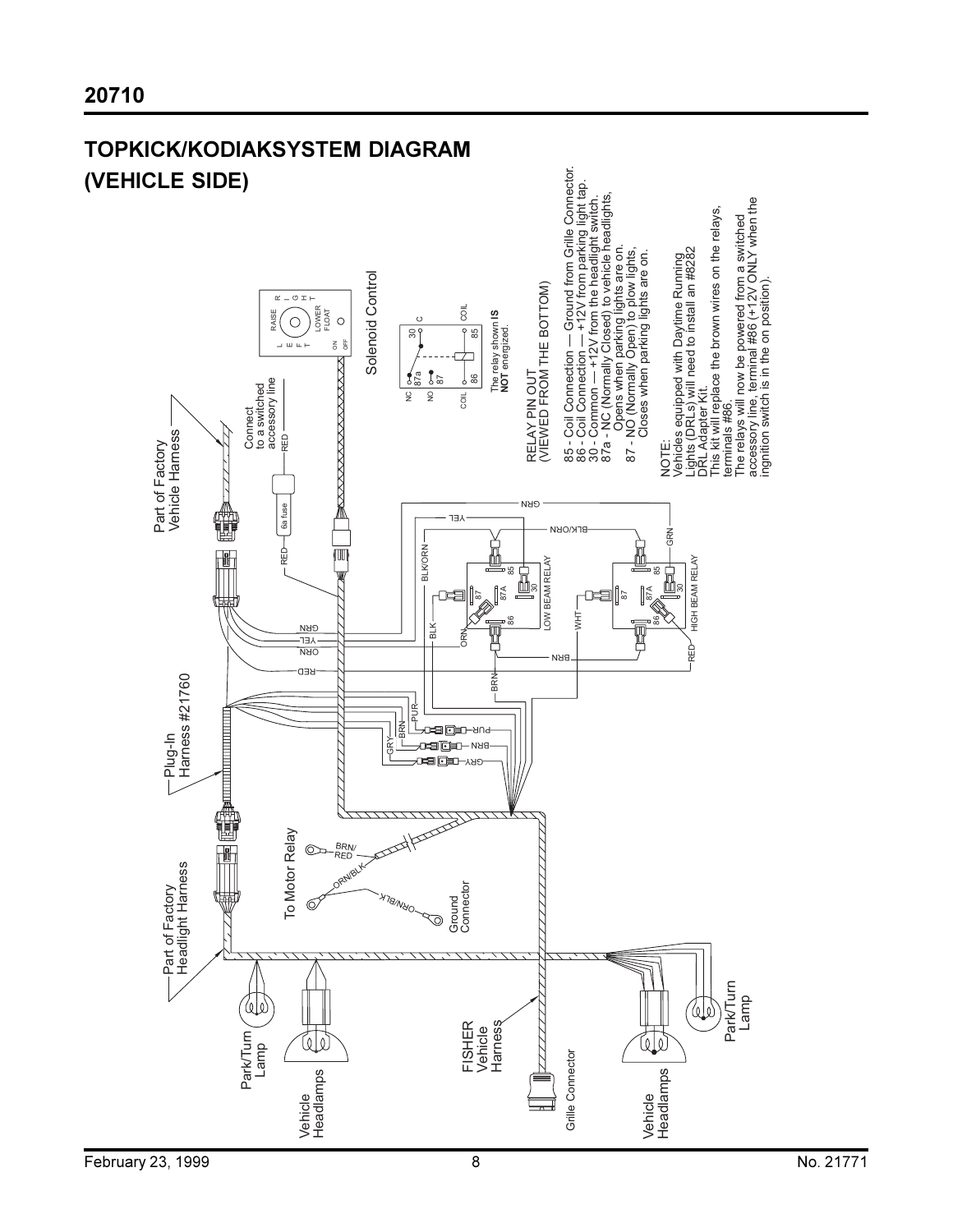#### **HEADLAMP BEAM AIMING**

- 1. Place vehicle on level surface 25 feet in front of a matte-white screen, such as a garage door. The screen should be perpendicular both to the ground and to the vehicle centerline.
- 2. The vehicle should be equipped for normal operation, the snowplow blade should be in place and in raised position. Below are points listed by the Society of Automotive Engineers (SAE) pertinent to headlamp aiming in specification #SAE J599d:
- 3. Prepare vehicle for headlamp aim or inspection before checking beam aim, the inspector shall:
	- Remove ice or mud from under fenders.
	- See that no tire is noticeably deflated.
	- Check springs for sag or broken leaves.
	- See that there is no load in the vehicle other than the driver.
- Check functioning of any "level-ride" control.
- Check lens and aiming pad.
- Check for bulb burn out, broken mechanical aiming pads and proper beam switching.

Stabilize suspension by rocking vehicle sideways.

- 4. Mark or tape the vertical centerline of the headlamps and the vehicle itself on the screen. Mark the horizontal centerline of the headlamps on the screen (distance from ground to headlamp centers).
- 5. The correct visual aim for Type 2 headlamps (snowplow headlamps are Type 2; see number on face of sealed beam) is with the top edge of the high intensity zone of the lower beam below the horizontal centerline and the left edge of the high intensity zone on the vertical centerline (see diagram below)



#### **AIMING HEADLAMPS**